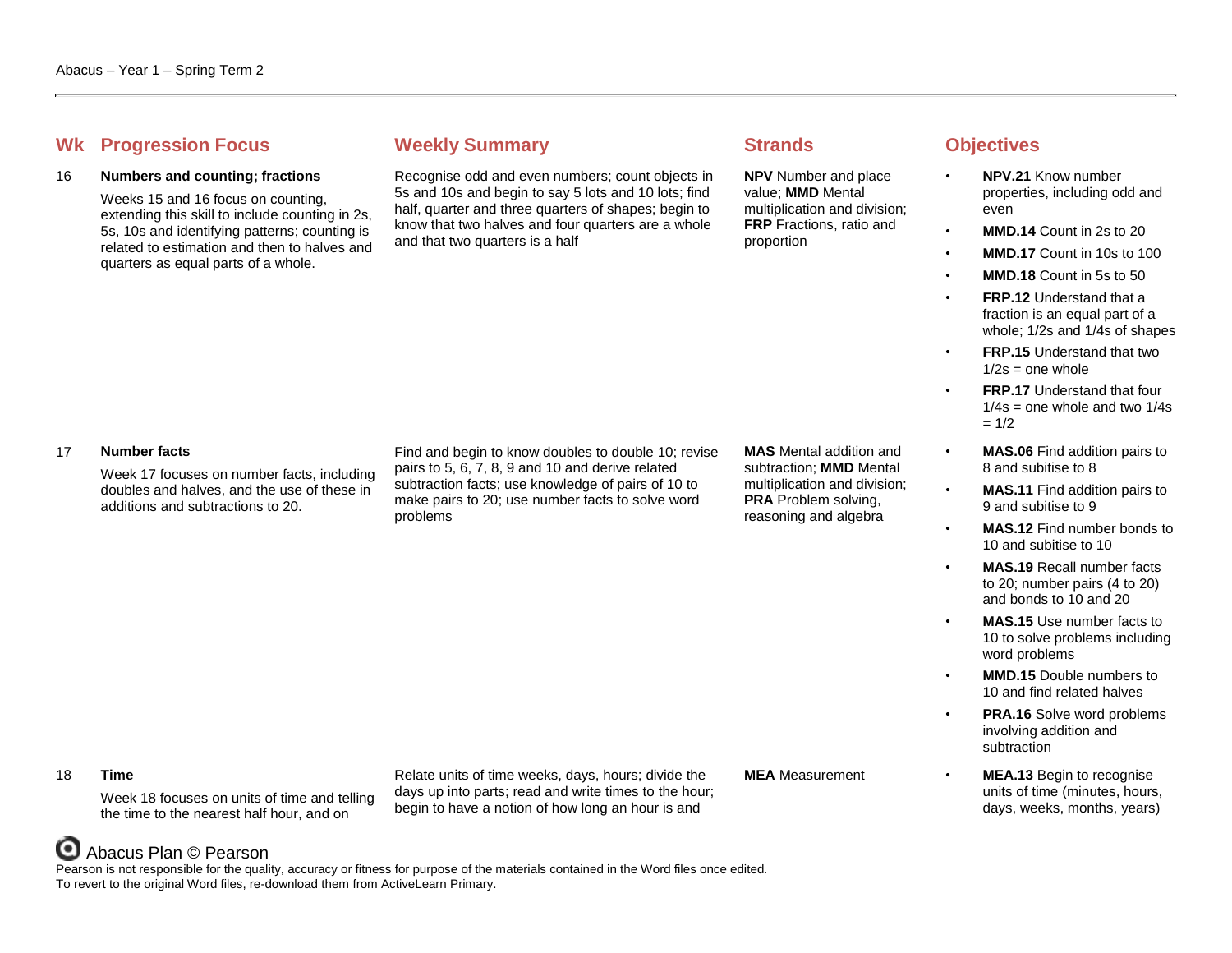developing understanding of how long a minute, hour, day, week, etc. are.

how long a minute is; tell the time (o'clock and half past) on analogue and digital clocks; measure using uniform units (cubes and rulers)

19 **Addition and subtraction**

Week 19 focuses on addition and subtraction, specifically in relation to counting on and back, sometimes crossing 10.

Add a 1-digit number by counting on from a 2-digit number, not crossing 10s at first, then beginning to cross 10s; subtract a 1-digit number by counting back initially from numbers up to 30 (not crossing 10s) and then generally from a 2-digit number (not crossing 10s) and from multiples of 10

**MAS** Mental addition and subtraction

- **MEA.25** Sequence events in chronological order using appropriate language
- **MEA.14** Tell the time to the nearest hour using analogue and digital clocks
- **MEA.20** Tell the time to the nearest half hour using analogue and digital clocks
- **MEA.26** Identify appropriate units of time to measure a duration (minutes, hours, days, weeks, months, years)
- **MEA.09** Compare and measure lengths or heights using non-standard uniform units
- **MAS.16** Add 1-digit to 2-digit numbers and add to next multiple of 10, by counting on
- **MAS.23** Add 1-digit to 2-digit numbers, bridging 10 and using known facts
- **MAS.17** Subtract 1-digit from 2-digit numbers including 2 digit multiples of 10 by counting back
- **NPV.19** Understand place value in 2-digit numbers by creating 2-digit numbers, placing them on a number line and solving place value additions and subtractions
- **NPV.17** Count on and back in 10s from any number up to 100
- **MAS.09** Say the number 1 more  $(≤ 20)$
- **MAS.10** Say the number 1 less (≤ 20)
- **MAS.20** Add or subtract 10 from 2-digit numbers

## 20 **Place value and money**

Week 20 focuses on place value in 2-digit numbers and then in relation to money: £1s, 10s, 1ps; children find 1 / 10 more / less than any number.

Locate 2-digit numbers on a 100-square; begin to recognise 2-digit numbers as some 10s and 1s; make 2-digit numbers using 10p and smaller coins; find 1 more or 1 less than any number to 100; find 10 more than any number to 90; find 10 less than any number to 100

**NPV** Number and place value; **MAS** Mental addition and subtraction

Abacus Plan © Pearson

Pearson is not responsible for the quality, accuracy or fitness for purpose of the materials contained in the Word files once edited. To revert to the original Word files, re-download them from ActiveLearn Primary.